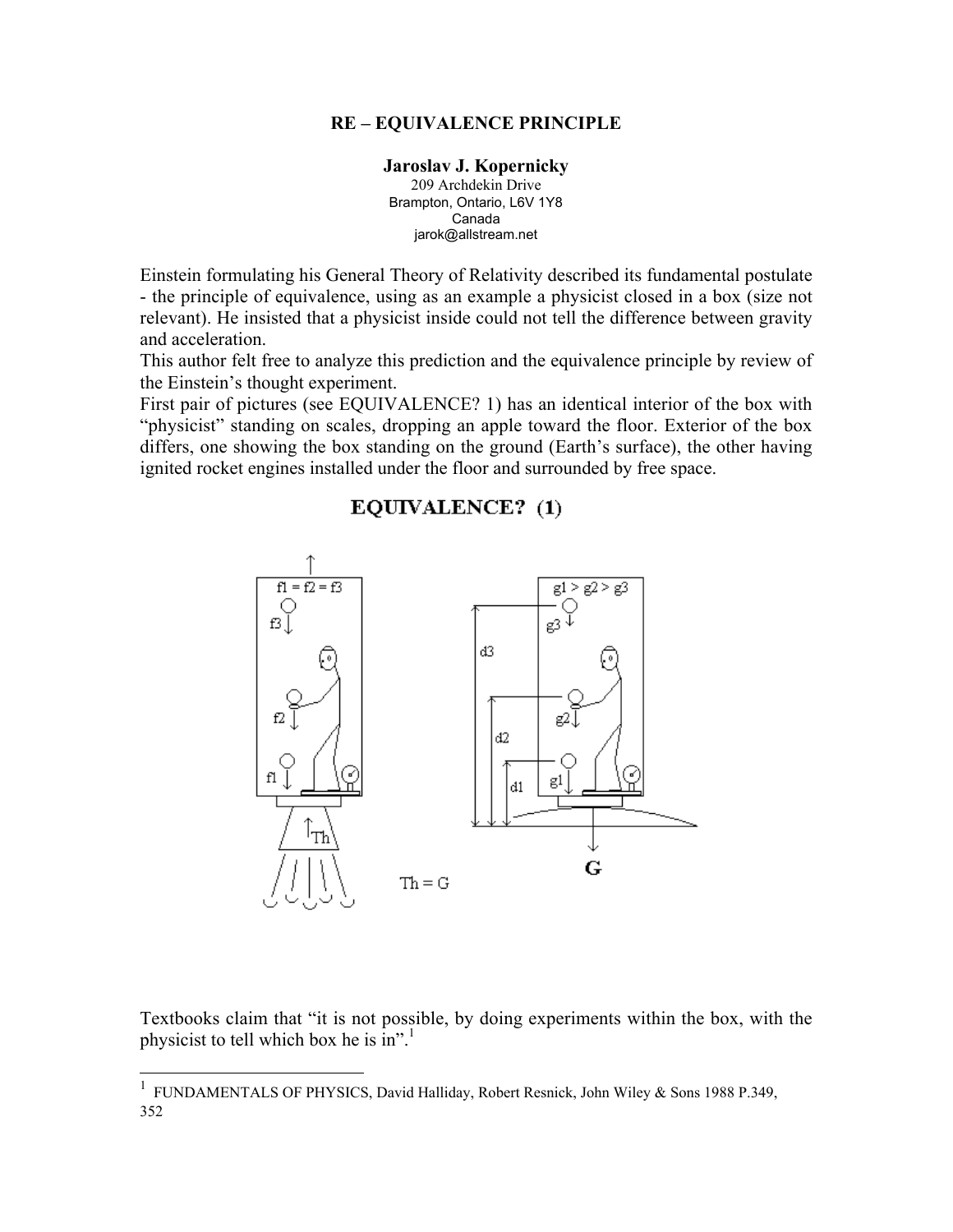We argue that gravity in *reality* changes with distance  $d^2$ , therefore, near ceiling the gravity is smaller than at the floor. We can also argue that the gravity is recognizable, since we don't have an elevator height limit, so it can be, let's say 10 or 15 meters high.

Physicist in the box resting on the Earth's surface would be able to indicate and to calculate difference between gravity value near the ceiling and near the floor.

In the box propelled by the rocket engines, all objects in all positions will have the same acceleration due to the force applied only on the box.

The next pair of pictures, (EQUIVALENCE? 2) also with the identical interiors, shows physicist weightless in elevator drifting in space in one picture and falling toward the earth in the other.



## EQUIVALENCE? (2)

Textbook claims: "it is not possible, by doing experiments within the cab, for the physicist to tell which box he is in".

In the box *drifting* in space, objects inside boxes will keep their relative positions being influenced only by mutual gravity of the mass of the box and other objects in proximity. In the case of *free fall* all objects are subjected to gravity, it also means with respect to the distance. Therefore object(s) situated above the elevator's weight-point plane (which determines the box gravitational acceleration), will move toward the ceiling, objects placed below the elevator's center of gravity plane will tend to move toward the floor reacting to the distance factor  $d^2$ . Thus a high school educated observer would be well aware of presence of the gravity.